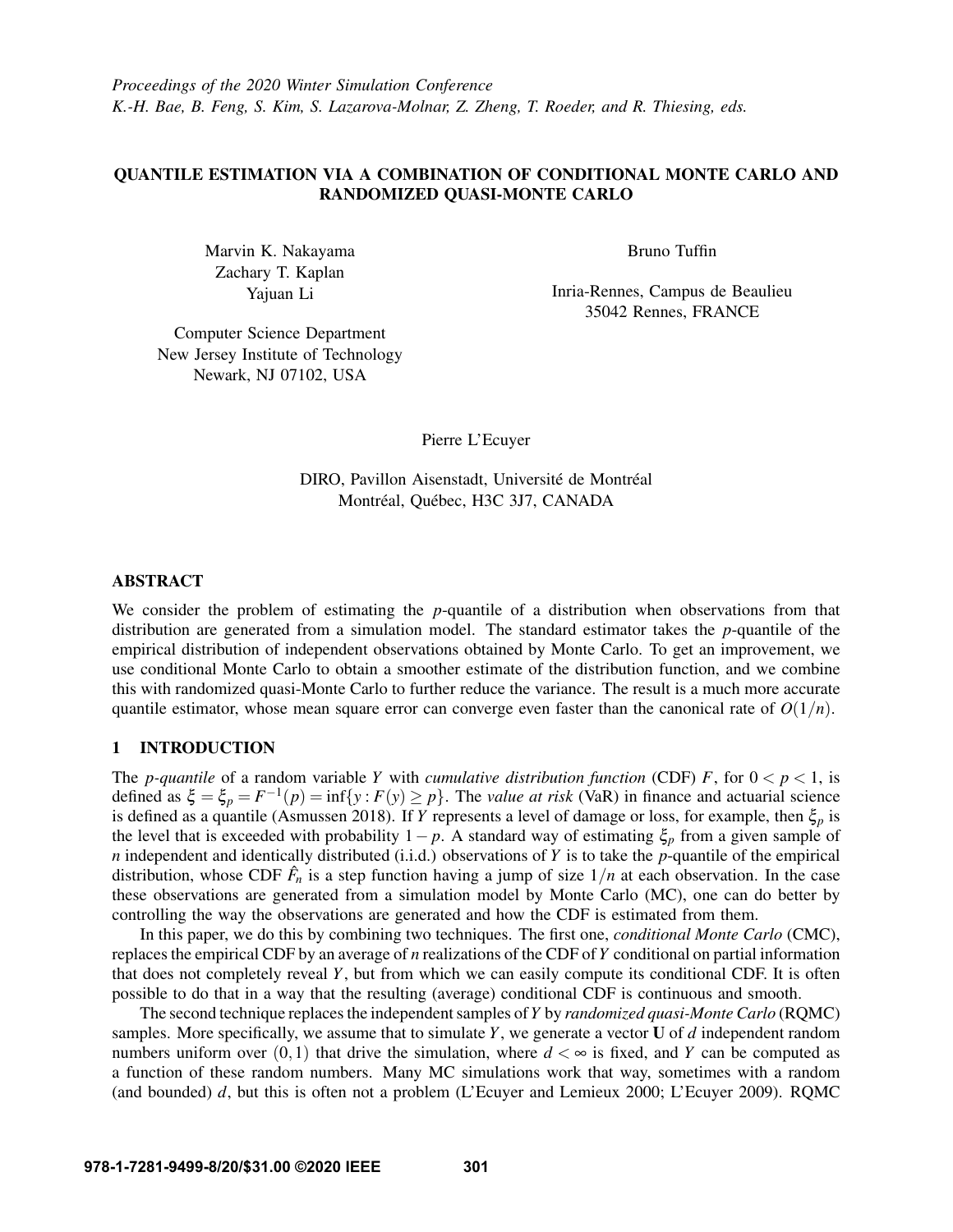replaces the *n* independent realizations of U by a set of *n* RQMC points in *d* dimensions. These points are not independent, but marginally, each of them has the uniform distribution over  $(0,1)^d$ , so each RQMC realization of *Y* has the correct distribution, and the *n* points together cover the unit cube more evenly (in some sense) than independent random points. If the CMC is designed so that the CDF estimator becomes a smooth function of U in the neighborhood of  $\xi_p$ , then the combination with RQMC can be much more effective, because the variance of the CDF estimator can then be reduced significantly, and may converge at a faster rate than the canonical one.

Because we assumed that  $d < \infty$  is fixed, our paper does not cover infinite-dimensional problems, as can arise, e.g., when studying steady-state behavior or when some variates are generated via acceptance-rejection (because the number of rejections before acceptance is unbounded). But there are constructions that can dynamically add new coordinates to an RQMC point set, or pad the first QMC-generated coordinates by MC (pseudo-random) ones; e.g., see Ökten, Tuffin, and Burago (2006).

Prior work on applying *quasi-Monte Carlo* (QMC) and RQMC for quantile estimation include [Papa](#page-11-1)[georgiou and Paskov \(1999\),](#page-11-1) [Jin and Zhang \(2006\),](#page-10-3) [Lai and Tan \(2006\),](#page-10-4) [He and Wang \(2017\),](#page-10-5) and [Kaplan](#page-10-6) [et al. \(2019\),](#page-10-6) although none of these papers combined it with CMC. Using CMC alone (without RQMC) for quantile estimation was proposed and studied in [Nakayama \(2014\)](#page-11-2) and further discussed in [Asmussen](#page-10-0) [\(2018\).](#page-10-0) Combining CMC with RQMC for *density* estimation is studied in [L'Ecuyer et al. \(2020\).](#page-10-7) These authors mention a possible application to quantile estimation, but leave its study for future work.

The paper's remainder is organized as follows. In Section [2,](#page-1-0) we define the mathematical setting and introduce an example that we carry all along the paper. In the five following sections, we recall the basic definitions and properties of MC, CMC, QMC, RQMC, and the CMC+RQMC combination, and we explain how each of them works to estimate a quantile. Section [8](#page-8-0) reports the results of numerical experiments with our running example. A conclusion follows in Section [9.](#page-9-0)

#### <span id="page-1-0"></span>2 MATHEMATICAL FRAMEWORK

Consider a random variable *Y* (also called the *response*) defined by

<span id="page-1-2"></span>
$$
Y = b_Y(U_1, U_2, \dots, U_d) = b_Y(\mathbf{U})
$$
\n(1)

for a given (deterministic) *response function*  $b_Y$  :  $(0,1)^d \to \mathbb{R}$  with fixed integer  $d \ge 1$ , where  $U_1, U_2, \ldots, U_d$ are i.i.d.  $\mathscr{U}(0,1)$  (i.e., uniform on the interval  $(0,1)$ ) random variables, so  $\mathbf{U} = (U_1,U_2,\ldots,U_d) \sim \mathscr{U}(0,1)^d$ . The function  $b_Y$  can be quite complicated, first transforming U into a random vector V having a specified joint distribution, and then using  $V$  in detailed computations to finally output a response  $Y$ ; e.g., see Example [1](#page-1-1) below. Let *F* be the CDF of *Y*:

$$
F(y) = P(Y \le y) = P(b_Y(\mathbf{U}) \le y) = \int_{(0,1)^d} \mathbb{I}(b_Y(\mathbf{u}) \le y) d\mathbf{u} \quad \text{for all } y \in \mathbb{R},
$$

where  $\mathbb I$  denotes the indicator function. We assume that we know how to compute *Y* for any realization of U, but we do not know how to compute *F* or the quantiles analytically or numerically. Our goal is to estimate the *p*-quantile  $\xi = \xi_p$  for a fixed *p*. We assume  $f(\xi) = F'(\xi)$  exists and is strictly positive, so that  $y = \xi$  is the unique root of  $F(y) = p$ . To estimate  $\xi$ , we will estimate *F*, replace it by its estimator in the equation  $F(y) = p$ , and take the root as our quantile estimator.

We illustrate the notation through the following example, motivated by a probabilistic safety assessment (PSA) of a nuclear power plant (NPP); see Section 3.2 of [U.S. Nuclear Regulatory Commission \(2005\).](#page-11-3)

<span id="page-1-1"></span>Example 1 A system experiencing a random load *L* has a random capacity *C* to withstand the load, and the system suffers damage when  $L > C$ . We define the system's *safety margin* as  $Y = C - L$ , and let *F* denote its CDF. This situation arises, e.g., in a NPP undergoing a hypothesized accident, where *L* denotes the peak cladding temperature (PCT), and *C* is the temperature at which the cladding is damaged; e.g., see [Dube et al. \(2014\).](#page-10-8) Nuclear engineers model *L* as a random variable as its value depends on unforeseen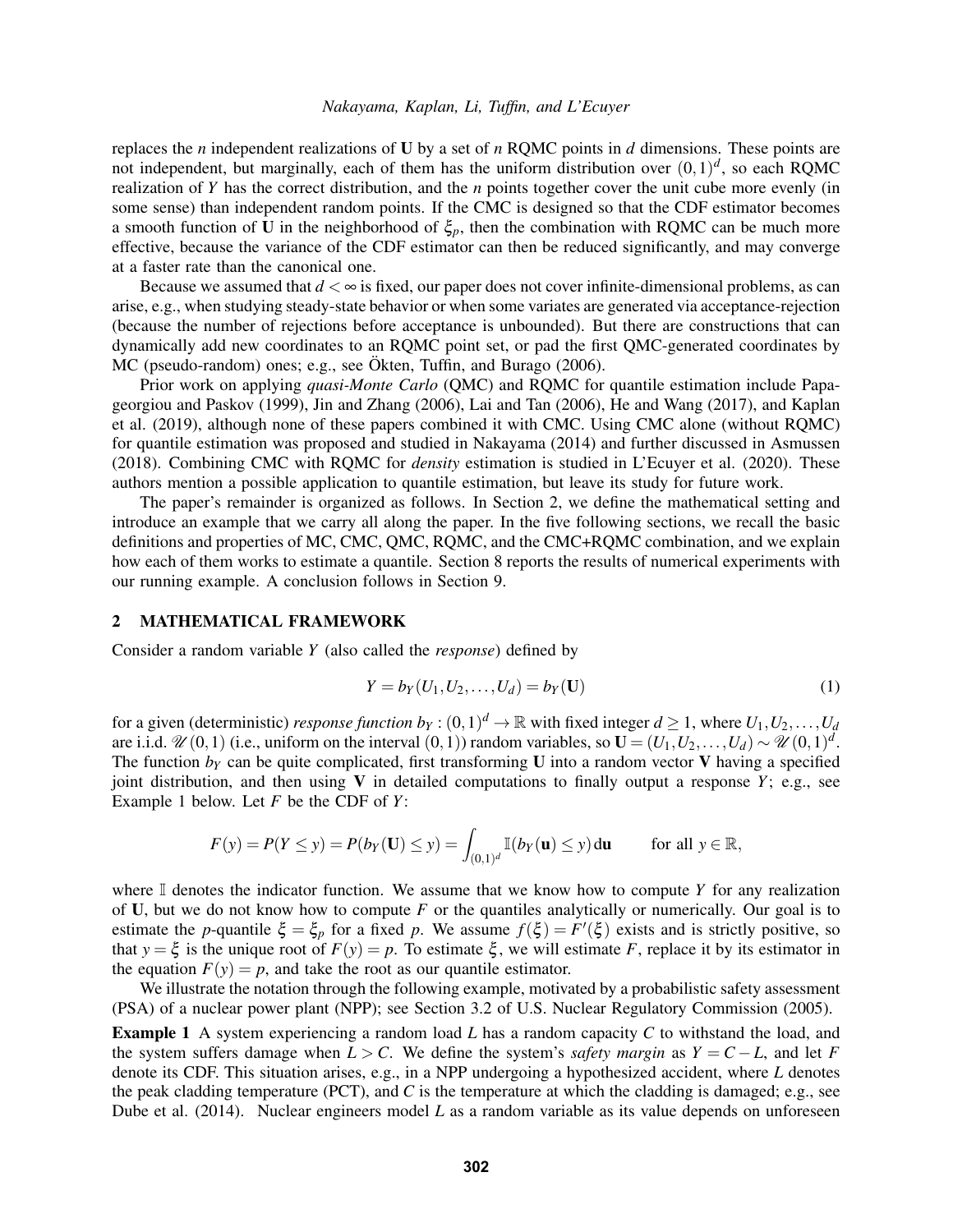aspects of how the event progresses. The capacity  $C$  is also considered as random because it involves uncertainties regarding the cladding's material properties.

Nuclear engineers employ detailed computer codes [\(Hess et al. 2009\)](#page-10-9) to generate an observation of (*L*,*C*), which often entails numerically solving systems of differential equations. We express this through two deterministic functions  $b_L: (0,1)^d \to \mathbb{R}$  and  $b_C: (0,1)^d \to \mathbb{R}$  as

<span id="page-2-0"></span>
$$
(L,C) = (bL(\mathbf{U}), bC(\mathbf{U})),
$$
\n(2)

where  $U \sim \mathcal{U}(0,1)^d$ . Note that we evaluate the functions  $b_L$  and  $b_C$  using the same uniform vector U, so *L* and *C* can be dependent. The response function in [\(1\)](#page-1-2) is  $b_Y(\mathbf{u}) = b_C(\mathbf{u}) - b_L(\mathbf{u})$  for  $\mathbf{u} \in (0,1)^d$ , so we obtain an observation of the safety margin as  $Y = b_Y(\mathbf{U})$ .

Let  $\theta = P(Y < 0)$ , which is the probability of sustaining damage during an event, and suppose that a regulator has specified that  $\theta$  must not exceed a given threshold *p*, e.g.,  $p = 0.05$ . We can restate the requirement that  $θ ≤ p$  in terms of a quantile: the *p*-quantile  $ξ$  of *Y* must satisfy  $ξ ≥ 0$ . A quantile provides information that can be more easily interpretable than the probability  $\theta$  because  $\xi$  is expressed in the same units (temperature) as *L* and *C*. Indeed, nuclear risk studies are often performed using quantiles; e.g., see U.S. Nuclear Regulatory Commission [\(2005\)](#page-11-3). ◯

## 3 MONTE CARLO

To estimate  $\xi$  via MC, we generate *n* i.i.d. random vectors  $U_i \sim \mathcal{U}(0,1)^d$ ,  $i = 1,2,...,n$ , put  $Y_i = b_Y(U_i)$ for each *i*, and define the empirical CDF by

<span id="page-2-2"></span>
$$
\widehat{F}_{\mathsf{MC},n}(y) = \frac{1}{n} \sum_{i=1}^{n} \mathbb{I}(Y_i \le y) = \frac{1}{n} \sum_{i=1}^{n} \mathbb{I}(b_Y(\mathbf{U}_i) \le y),\tag{3}
$$

which is an unbiased MC estimator of  $F(y)$ . The MC estimator of the *p*-quantile  $\xi$  is then

<span id="page-2-3"></span>
$$
\widehat{\xi}_{\mathrm{MC},n} = \widehat{F}_{\mathrm{MC},n}^{-1}(p). \tag{4}
$$

It can be easily computed as  $\hat{\xi}_{MC,n} = Y_{\lfloor np \rfloor:n}$  where  $\lfloor \cdot \rfloor$  denotes the ceiling function and  $Y_{1:n} \le Y_{2:n} \le \cdots \le Y_{n:n}$ are the *n* observations  $Y_1, Y_2, \ldots, Y_n$  sorted by increasing order.

Under our assumption that  $f(\xi) > 0$ , the MC *p*-quantile estimator obeys a *central limit theorem* (CLT):

$$
\sqrt{n}[\widehat{\xi}_{MC,n} - \xi] \Rightarrow N(0, \tau_{MC}^2) \quad \text{as } n \to \infty,
$$

where  $\Rightarrow$  denotes convergence in distribution (Chapter 5 of [Billingsley 1995\)](#page-10-10),

<span id="page-2-1"></span>
$$
\tau_{\text{MC}}^2 = \frac{\text{Var}[\mathbb{I}(Y \le \xi)]}{f^2(\xi)} = \frac{p(1-p)}{f^2(\xi)}\tag{5}
$$

is the CLT's *asymptotic variance*, and Var[·] is the variance operator; see Section 2.3.3 of [Serfling \(1980\).](#page-11-4)

We can construct a confidence interval (CI) for  $\xi$  as follows. Let  $\hat{\tau}_{MC,n}^2$  be a consistent estimator of  $\tau_{MC}^2$ , e.g., as in [Bloch and Gastwirth \(1968\);](#page-10-11) i.e.,  $\hat{\tau}_{MC,n}^2 \Rightarrow \tau_{MC}^2$  as  $n \rightarrow \infty$ . Then for a fixed confidence level  $0 < \beta < 1$ , we define a CI for ξ as  $J_{MC,n} = [\hat{\xi}_{MC,n} \pm z_\beta \hat{\tau}_{MC,n}/\sqrt{n}]$ , where  $z_\beta = \Phi^{-1}(1-(1-\beta)/2)$  and  $\Phi$ <br>is the  $N(0, 1)$  CDE. The CI is asymptotically valid in the same that  $\lim_{R \to \infty} P(\xi \in I_{DC}) = \beta$ . There are is the *N*(0,1) CDF. The CI is asymptotically valid in the sense that  $\lim_{n\to\infty} P(\xi \in J_{\text{MC},n}) = \beta$ . There are also other approaches for constructing a CI for ξ via MC; see [Nagaraja and Nagaraja \(2020\).](#page-11-5)

As shown by [Avramidis and Wilson \(1998\),](#page-10-12) the *root mean square error* (RMSE) of ξ<sub>MC,*n*</sub>, defined as  $(E[(\xi_{MC,n} - \xi)^2])^{1/2}$ , decreases at the canonical MC rate of  $O(n^{-1/2})$  as  $n \to \infty$ . This is a rather slow rate of convergence, as reducing the error by a factor of 10 requires a 100-fold increase in *n*.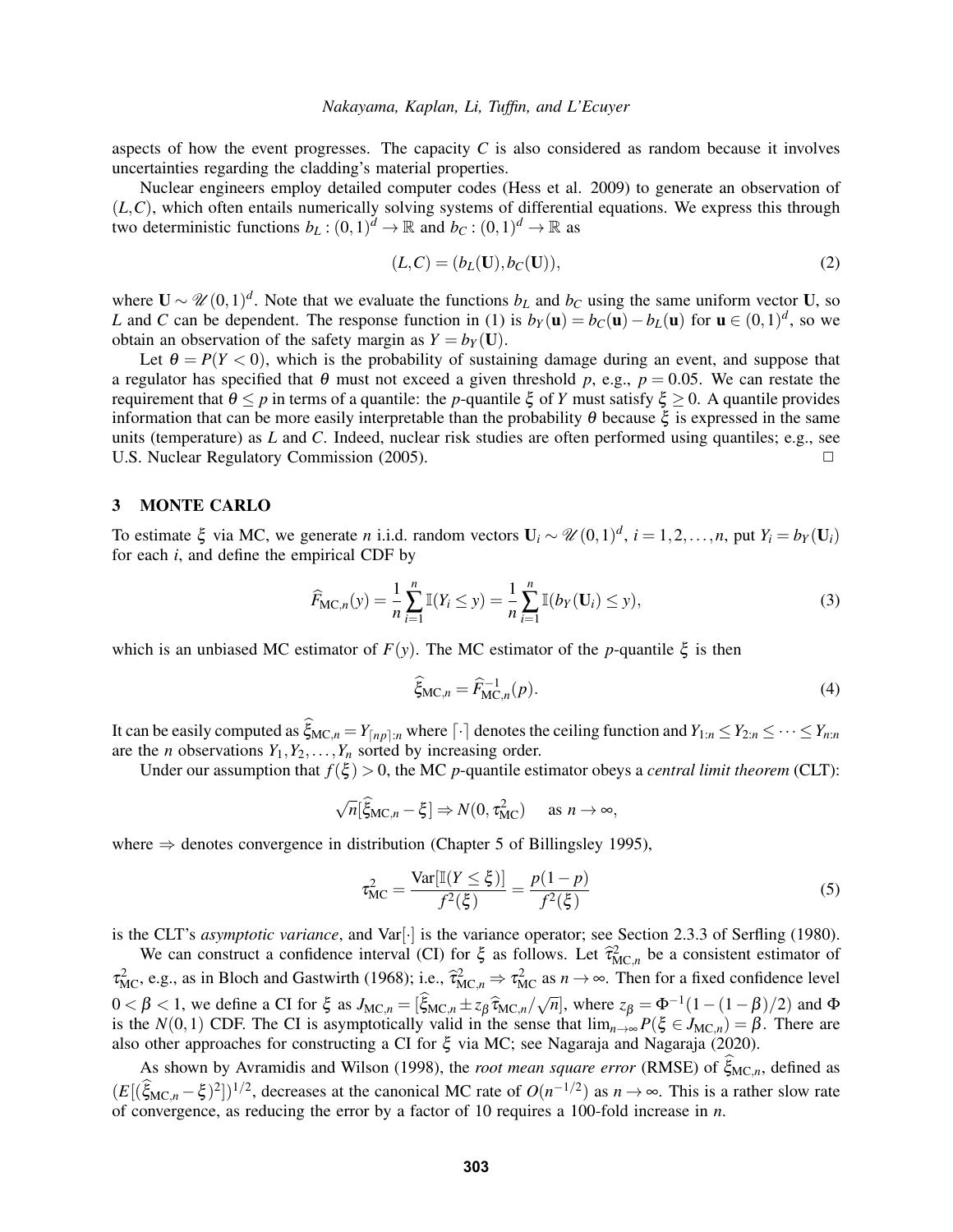## <span id="page-3-6"></span>4 CONDITIONAL MONTE CARLO

When estimating a mean, CMC (Section V.4 of [Asmussen and Glynn 2007\)](#page-10-13) reduces sampling error by analytically integrating out some of the variability. [Nakayama \(2014\)](#page-11-2) applies CMC with MC for quantile estimation (also see [Asmussen 2018\)](#page-10-0). [Dong and Nakayama \(2017\)](#page-10-14) combine CMC with Latin hypercube sampling (LHS; [McKay et al. 1979\)](#page-10-15), which can be viewed as a variant of stratified sampling in high dimensions, or as a primitive form of RQMC [\(Owen 1997a\)](#page-11-6).

To apply CMC for quantile estimation, we apply CMC to estimate *F*, then we invert this CMC estimator of *F* to obtain the CMC quantile estimator. More specifically, let  $\mathscr G$  be a sigma-field not containing all of the information needed to compute *Y* (we discuss specific examples of  $\mathscr G$  below). Using iterated expectations (p. 448 of [Billingsley 1995\)](#page-10-10), we can write

<span id="page-3-3"></span>
$$
F(y) = E\left[\mathbb{I}(Y \le y)\right] = E\left[E\left[\mathbb{I}(Y \le y) \mid \mathscr{G}\right]\right] = E\left[q(y, \mathscr{G})\right],\tag{6}
$$

where  $q(y, \mathscr{G}) := P(Y \le y | \mathscr{G})$ , which we assume is easily computable. Averaging *n* i.i.d. realizations of  $q(y, \mathscr{G})$ , say  $q(y, \mathscr{G}_1), \ldots, q(y, \mathscr{G}_n)$ , gives the following unbiased CMC estimator of  $F(y)$ :

$$
\widehat{F}_{\text{CMC},n}(y) = \frac{1}{n} \sum_{i=1}^{n} q(y, \mathcal{G}_i).
$$
\n(7)

By inverting  $\widehat{F}_{\text{CMC}}$ <sub>n</sub>, we get the CMC *p*-quantile estimator

<span id="page-3-4"></span><span id="page-3-0"></span>
$$
\widehat{\xi}_{\text{CMC},n} = \widehat{F}_{\text{CMC},n}^{-1}(p). \tag{8}
$$

Computing  $\xi_{CMC,n}$  typically requires employing a numerical root-finding method, such as the bisection or Newton's method (Chapter 7 of [Ortega and Rheinboldt 2000\)](#page-11-7), which incurs extra computation cost.

In our setting where  $Y = b_Y(\mathbf{U})$  with  $\mathbf{U} \sim \mathcal{U}(0,1)^d$ , we may for example define  $\mathcal G$  as (the sigma-field generated by) a random vector

<span id="page-3-2"></span><span id="page-3-1"></span>
$$
\mathbf{Z} \equiv (Z_1, Z_2, \dots, Z_l) = b_{\mathbf{Z}}(\mathbf{U}) \tag{9}
$$

for a deterministic function  $b\mathbf{z} : (0,1)^d \to \mathbb{R}^l$  for some  $l \geq 1$ , using the *same*  $\mathcal{U}(0,1)^d$  vector **U** from [\(1\)](#page-1-2), making *Y* and **Z** generally dependent. Thus,  $b_{\mathbf{Z}}(\mathbf{U})$  has all of the details needed to produce one realization of the information contained in the sigma-field  $\mathscr G$ . Although the function  $b_{\mathbf{Z}}$  is defined to take as input all *d* coordinates from U in [\(1\)](#page-1-2), it may not use all of them. By writing  $\mathbf{Z}_i = b_{\mathbf{Z}}(\mathbf{U}_i)$ , [\(7\)](#page-3-0) becomes

<span id="page-3-5"></span>
$$
\widehat{F}_{\text{CMC},n}(y) = \frac{1}{n} \sum_{i=1}^{n} q(y, \mathbf{Z}_i) = \frac{1}{n} \sum_{i=1}^{n} q(y, b_{\mathbf{Z}}(\mathbf{U}_i)).
$$
\n(10)

**Example [1](#page-1-1) (continued)** To apply CMC to our example, we define the conditioning vector in [\(9\)](#page-3-1) as  $\mathbf{Z} = L$ , so  $b_{\mathbf{Z}}(\mathbf{U}) = b_L(\mathbf{U})$ , where  $b_L$  is from [\(2\)](#page-2-0). As in [Dube et al. \(2014\),](#page-10-8) we now assume that the load *L* and the capacity *C* are independent. From a modeling perspective, it is reasonable to have *L* and *C* independent as *L* is determined by random variables that affect how the hypothesized accident unfolds, whereas *C* depends on uncertainties about the material properties of the cladding. Let *G<sup>C</sup>* be the marginal CDF of *C*. We then write the CDF *F* of the safety margin  $Y = C - L$  as

$$
F(y) = P(C - L \le y) = E[P(C \le y + L | L)] = E[G_C(y + L)]
$$
\n(11)

by the independence of *L* and *C*. Thus, we have that  $q(y, Z) = G_C(y + L) = G_C(y + b_L(U))$ , and [\(10\)](#page-3-2) gives  $\widehat{F}_{\text{CMC},n}(y) = (1/n) \sum_{i=1}^n G_C(y + b_L(U_i))$  as the CMC estimator of the CDF.

The independence of *L* and *C* holds, e.g., when the two functions  $b<sub>L</sub>(u)$  and  $b<sub>C</sub>(u)$  in [\(2\)](#page-2-0) depend only on disjoint subsets of the components of  $\mathbf{u} = (u_1, u_2, \dots, u_d) \in (0, 1)^d$ . Specifically, consider a subset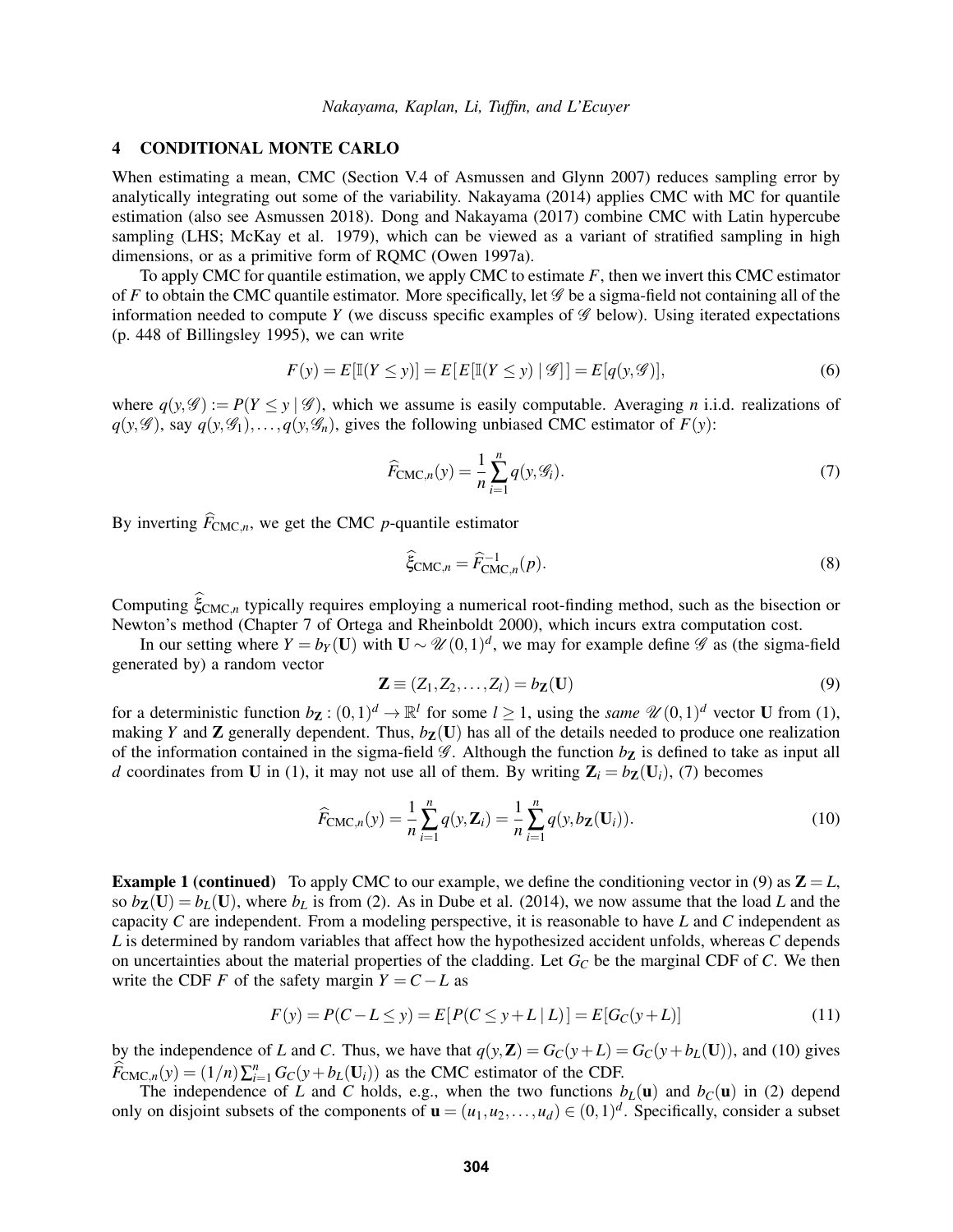$\mathscr{S} \subset \{1,2,\ldots,d\}$  of the coordinate indices, and let  $\bar{\mathscr{S}} = \{1,2,\ldots,d\} - \mathscr{S}$  be its complement. For a vector  $\mathbf{u} \in (0,1)^d$ , let  $\mathbf{u}_{\mathscr{S}} \in (0,1)^{|\mathscr{S}|}$  (resp.,  $\mathbf{u}_{\mathscr{S}} \in (0,1)^{|\mathscr{S}|}$ ) be the projection of **u** onto the coordinates in  $\mathscr{S}$  (resp.,  $\mathscr{I}$ ). Now assume that there exist functions  $b_L^*: (0,1)^{|\mathscr{I}|} \to \mathbb{R}$  and  $b_C^*: (0,1)^{|\mathscr{I}|} \to \mathbb{R}$  such that  $b_L(\mathbf{u}) = b_L^*(\mathbf{u}_{\mathscr{I}})$ and  $b_C(\mathbf{u}) = b_C^*(\mathbf{u}_{\mathscr{F}})$  for every  $\mathbf{u} \in (0,1)^d$ . Then  $L = b_L(\mathbf{U}) = b_L^*(\mathbf{U}_{\mathscr{F}})$  and  $C = b_C(\mathbf{U}) = b_C^*(\mathbf{U}_{\mathscr{F}})$  are independent because  $U_{\mathscr{S}}$  and  $U_{\mathscr{S}}$  are, as  $U \sim \mathscr{U}(0,1)^d$  has independent components.  $□$ 

As noted by [Nakayama \(2014\),](#page-11-2) when  $f(\xi) > 0$ , the CMC *p*-quantile estimator obeys the CLT  $\sqrt{n}[\hat{\xi}_{CMC,n} - \xi] \Rightarrow N(0, \tau_{CMC}^2)$  as  $n \to \infty$ , where

<span id="page-4-0"></span>
$$
\tau_{\text{CMC}}^2 = \text{Var}[q(\xi, \mathcal{G})]/f^2(\xi). \tag{12}
$$

A variance decomposition (e.g., p. 456 of [Billingsley 1995\)](#page-10-10) implies that for each  $y \in \mathbb{R}$ ,

$$
\operatorname{Var}[\mathbb{I}(Y \le y)] = \operatorname{Var}[E[\mathbb{I}(Y \le y) | \mathcal{G}]] + E[\operatorname{Var}[\mathbb{I}(Y \le y) | \mathcal{G}]]
$$
  
= 
$$
\operatorname{Var}[q(y, \mathcal{G})] + E[\operatorname{Var}[\mathbb{I}(Y \le y) | \mathcal{G}]] \ge \operatorname{Var}[q(y, \mathcal{G})].
$$

As a consequence,  $\text{Var}[\widehat{F}_{CMC,n}(y)] = \text{Var}[q(y, \mathcal{G})]/n \leq \text{Var}[\mathbb{I}(Y \leq y)]/n = \text{Var}[\widehat{F}_{MC,n}(y)]$  for each  $y \in \mathbb{R}$ , and by taking  $y = \xi$ , this also gives  $\tau_{CMC}^2 \leq \tau_{MC}^2$  by [\(5\)](#page-2-1) and [\(12\)](#page-4-0). This shows that CMC reduces the asymptotic variance of the *p*-quantile estimator compared to MC, but the RMSE of  $\hat{\xi}_{CMC,n}$  still decreases at the canonical MC rate of  $O(n^{-1/2})$ , although with a smaller hidden constant.

# <span id="page-4-1"></span>5 QUASI-MONTE CARLO

QMC replaces the *n* independent random points  $U_i$  by a set  $\mathcal{P}_n$  of *n deterministic* points  $\mathbf{u}_i = (u_{i,1}, u_{i,2}, \dots, u_{i,d})$  $\in [0,1)^d$  which cover the unit hypercube more evenly than typical independent random points, in the sense that their empirical distribution has a *low discrepancy* with respect to the uniform distribution over  $[0,1)^d$ , lower than for typical independent random points. Here we take the interval [0,1) closed on the left because most constructions have points with coordinates equal to 0, but this will disappear when the points are randomized with RQMC. (In practice, we want to avoid 0 and 1 because it causes a problem when generating random variates by inversion from distributions having an infinite tail.) The most common constructions of low-discrepancy point sets are *integration lattices* [\(Sloan and Joe 1994\)](#page-11-8) and *digital nets* [\(Niederreiter 1992;](#page-11-9) [Dick and Pillichshammer 2010\)](#page-10-16).

QMC theory was developed mainly for when we want to approximate an integral of the form  $\gamma$  :=  $\int_{[0,1]^d} h(\mathbf{u}) \, d\mathbf{u}$  for some function  $h : [0,1)^d \to \mathbb{R}$  by the average  $\hat{\hat{\chi}}_{\text{QMC},n} = (1/n) \sum_{i=1}^n h(\mathbf{u}_i)$  over the points  $u_i \in \mathcal{P}_n$ . There is a large variety of Cauchy-Schwarz-type inequalities of the form

$$
|\widehat{\gamma}_{\text{QMC},n} - \gamma| \leq D(\mathscr{P}_n) \cdot V(h),
$$

where  $D(\mathcal{P}_n)$  measures the discrepancy of  $\mathcal{P}_n$  and  $V(h)$  measures the variation of *h*. One special case is the classical *Koksma-Hlawka inequality* in which  $D(\mathscr{P}_n)$  is the star discrepancy  $D^*(\mathscr{P}_n)$  and *V* is the Hardy-Krause variation *V*<sub>HK</sub> [\(Niederreiter 1992,](#page-11-9) Section 2.2), but it is impractical because these quantities are too hard to compute. However, other more easily computable discrepancies, together with matching definitions of *V*, also exist [\(Dick and Pillichshammer 2010;](#page-10-16) [L'Ecuyer 2009;](#page-10-2) [L'Ecuyer and Munger 2016\)](#page-10-17). Explicit point-set constructions can achieve  $D(\mathcal{P}_n) = O(n^{-\alpha+\epsilon})$  for any  $\epsilon > 0$ , often for  $\alpha = 1$  (e.g., for the star discrepancy) and for  $\alpha > 1$  for some discrepancies. Then, for any *h* for which  $V(h) < \infty$  for the corresponding *V*, the integration error converges to 0 at the same rate (at worst) as  $D(\mathcal{P}_n)$ . It is true that the hidden constant in the convergence order can increase very quickly with the dimension *d*, but there are nevertheless many large-dimensional integrands for which QMC is much more accurate than MC. Typically, this occurs when *h* can be decomposed approximately as a sum of low-dimensional functions; see [Paskov](#page-11-10) [and Traub \(1995\),](#page-11-10) [L'Ecuyer \(2009\),](#page-10-2) [Dick and Pillichshammer \(2010\)](#page-10-16) and [L'Ecuyer and Munger \(2016\).](#page-10-17)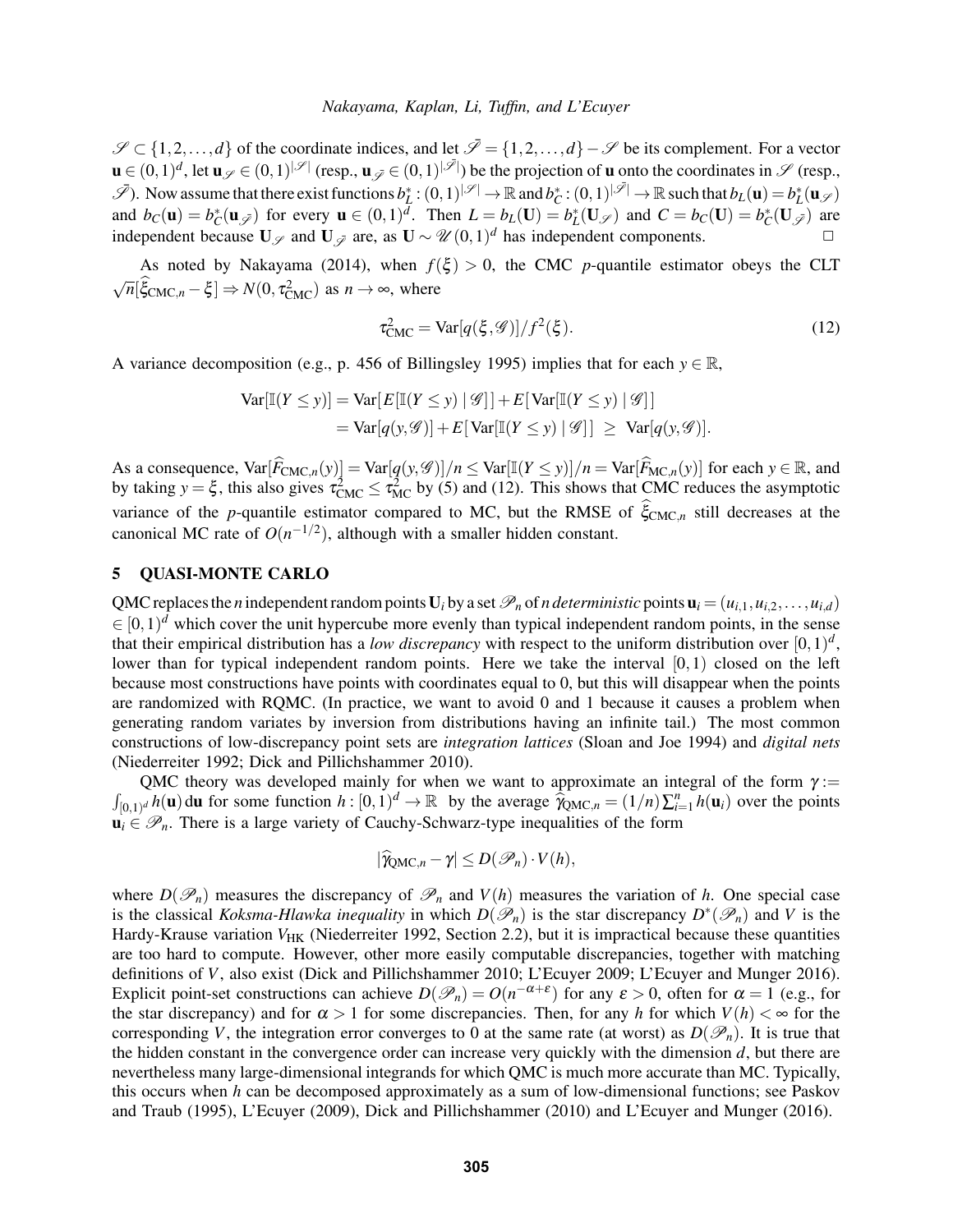[Papageorgiou and Paskov \(1999\)](#page-11-1) approximate *F* and  $\xi$  as in [\(3\)](#page-2-2) and [\(4\)](#page-2-3), with the random  $U_i$ 's replaced by the QMC points  $\mathbf{u}_i$ . This gives

<span id="page-5-0"></span>
$$
\widehat{F}_{\text{QMC},n}(y) = \frac{1}{n} \sum_{i=1}^{n} \mathbb{I}(b_Y(\mathbf{u}_i) \le y)
$$
\n(13)

and  $\hat{\xi}_{QMC,n} = \hat{F}_{QMC,n}^{-1}(p)$ . One could think of applying QMC theory to show that  $\hat{F}_{QMC,n}(y)$  converges to  $F(y)$  faster than  $\widehat{F}_{MC,n}(y)$ . But this CDF estimator corresponds to applying QMC to the integrand  $h(\mathbf{u}) = h_{\mathbf{v}}(\mathbf{u}) := \mathbb{I}(b_{Y}(\mathbf{u}) \leq y)$ , which is a discontinuous function of **u**. This discontinuity implies that the variation  $V(h_v)$  is typically infinite, so there is no error bound, and the gain from QMC is usually very small in that situation; see, e.g., Sections 15.12 and 16.5 of [Owen \(2019\)](#page-11-11) and [L'Ecuyer \(2018\).](#page-10-18)

We saw earlier that CMC reduces the variance of a CDF estimator, but much more importantly, it also provides a very powerful opportunity to make  $q(y, b_{\mathbf{Z}}(\mathbf{u}))$  continuous and smooth in **u**. Then, its combination with QMC could give a much better approximation of *F* than the QMC approximation in [\(13\)](#page-5-0), and also a much better quantile estimator. Assuming that the conditioning sigma-field  $\mathscr G$  in [\(6\)](#page-3-3) is defined by  $\mathbf{Z} = b_{\mathbf{Z}}(\mathbf{U})$  in [\(9\)](#page-3-1), the idea is simply to replace each random  $\mathbf{U}_i$  in [\(10\)](#page-3-2) with  $\mathbf{u}_i \in \mathcal{P}_n$  to get a CDF approximation  $\widehat{F}_{\text{CQ},n}(y)$ , whose inversion gives an approximation  $\widehat{\xi}_{\text{CQ},n} = \widehat{F}_{\text{CQ},n}^{-1}(p)$  of the *p*-quantile. (Here, the subscript "CQ" is an abbreviation for the combination CMC+QMC.)

CMC has already been applied in the setting of estimating the derivative of an expectation or of a quantile with respect to some model parameter [\(L'Ecuyer and Perron 1994;](#page-10-19) [Fu and Hu 1997;](#page-10-20) [Fu et al.](#page-10-21) [2009\)](#page-10-21). It was also merged with QMC or RQMC to estimate a mean [\(L'Ecuyer and Lemieux 2000](#page-10-1) and [He](#page-10-22) [2019\)](#page-10-22). [L'Ecuyer et al. \(2020\)](#page-10-7) obtain large gains by combining CMC with RQMC for density estimation.

A major limitation of QMC, however, is that it does not provide an easily computable bound or estimate for the error on the CDF and for the errors  $|\xi_{\text{QMC},n} - \xi|$  and  $|\xi_{\text{CQ},n} - \xi|$  on the quantile approximations. This motivates RQMC, described next.

## 6 RANDOMIZED QUASI-MONTE CARLO

ROMC turns OMC into a variance reduction method by randomizing the points in a way that they retain their low discrepancy as a group, while each individual point has the uniform distribution over the unit hypercube [\(Owen 1995;](#page-11-12) [Owen 1997b;](#page-11-13) [L'Ecuyer and Lemieux 2000;](#page-10-1) [L'Ecuyer and Lemieux 2002;](#page-10-23) [Lemieux](#page-10-24) [2009;](#page-10-24) [L'Ecuyer 2018\)](#page-10-18). By doing *r* ≥ 2 independent randomizations, one can obtain an unbiased estimator for the variance of the CDF estimator by using the sample variance across randomizations, and eventually an estimator for the variance of the quantile estimator and a confidence interval for the quantile. But as noted by [Kaplan et al. \(2019\),](#page-10-6) one has to be careful in how to adapt the RQMC approach for estimating a mean to estimating the quantile  $\xi$  instead, because the quantile estimator is generally biased.

We now provide more details on RQMC. To have a fair comparison with the MC and CMC estimators in [\(4\)](#page-2-3) and [\(8\)](#page-3-4), which are based on *n* evaluations of an integrand, we want to implement RQMC with the same total number of integrand evaluations. Thus, we start with a low-discrepancy point set of size  $m < n$ , which we randomize  $r = n/m$  times, where we assume that  $r \ge 2$  is integer-valued. Specifically, let  $\mathscr{P}_m = {\mathbf{u}_1, \mathbf{u}_2, ..., \mathbf{u}_m} \subset [0, 1)^d$  be a low-discrepancy point set of size *m*. We randomize this point set  $r = n/m$  independent times to obtain *r* independent randomized point sets  $\mathscr{P}_m^{(k)}$ ,  $k = 1, 2, ..., r$ , with  $\mathscr{P}_m^{(k)} = {\mathbf{X}_{1}^{(k)}}$  $\mathbf{X}_1^{(k)}, \mathbf{X}_2^{(k)}$  $\{X_2^{(k)}, \ldots, X_m^{(k)}\}$  and each  $\mathbf{X}_i^{(k)} = (X_{i,1}^{(k)})$  $X_{i,1}^{(k)}, X_{i,2}^{(k)}$  $X_{i,2}^{(k)}, \ldots X_{i,d}^{(k)}$  $\binom{n(k)}{n(k)}$  has the uniform distribution over  $(0,1)^d$ .

Appropriate randomizations of QMC point sets, which preserve the low-discrepancy properties, depend on the type of point-set construction. For integration lattices, a random shift modulo 1 is the most common and appropriate approach [\(Cranley and Patterson 1976;](#page-10-25) [Tuffin 1996;](#page-11-14) [L'Ecuyer and Lemieux 2000\)](#page-10-1). It works as follows. For the *k*th randomization, we generate a single random vector  $S_k = (S_{k,1}, S_{k,2}, \ldots, S_{k,d}) \sim \mathcal{U}(0,1)^d$ and we add it to all the points  $\mathbf{u}_i$  of the original set  $\mathcal{P}_m$ , modulo 1, component-wise. This gives a randomized point set  $\mathscr{P}_m^{(k)} = {\mathbf{X}_{\mathbf{1}}^{(k)}}$  $\mathbf{X}_1^{(k)}, \mathbf{X}_2^{(k)}$  $\mathbf{X}_{2}^{(k)}, \ldots, \mathbf{X}_{m}^{(k)}$ , where each  $\mathbf{X}_{i}^{(k)} = ((u_{i,1} + S_{k,1}) \text{ mod } 1, (u_{i,2} + S_{k,2})$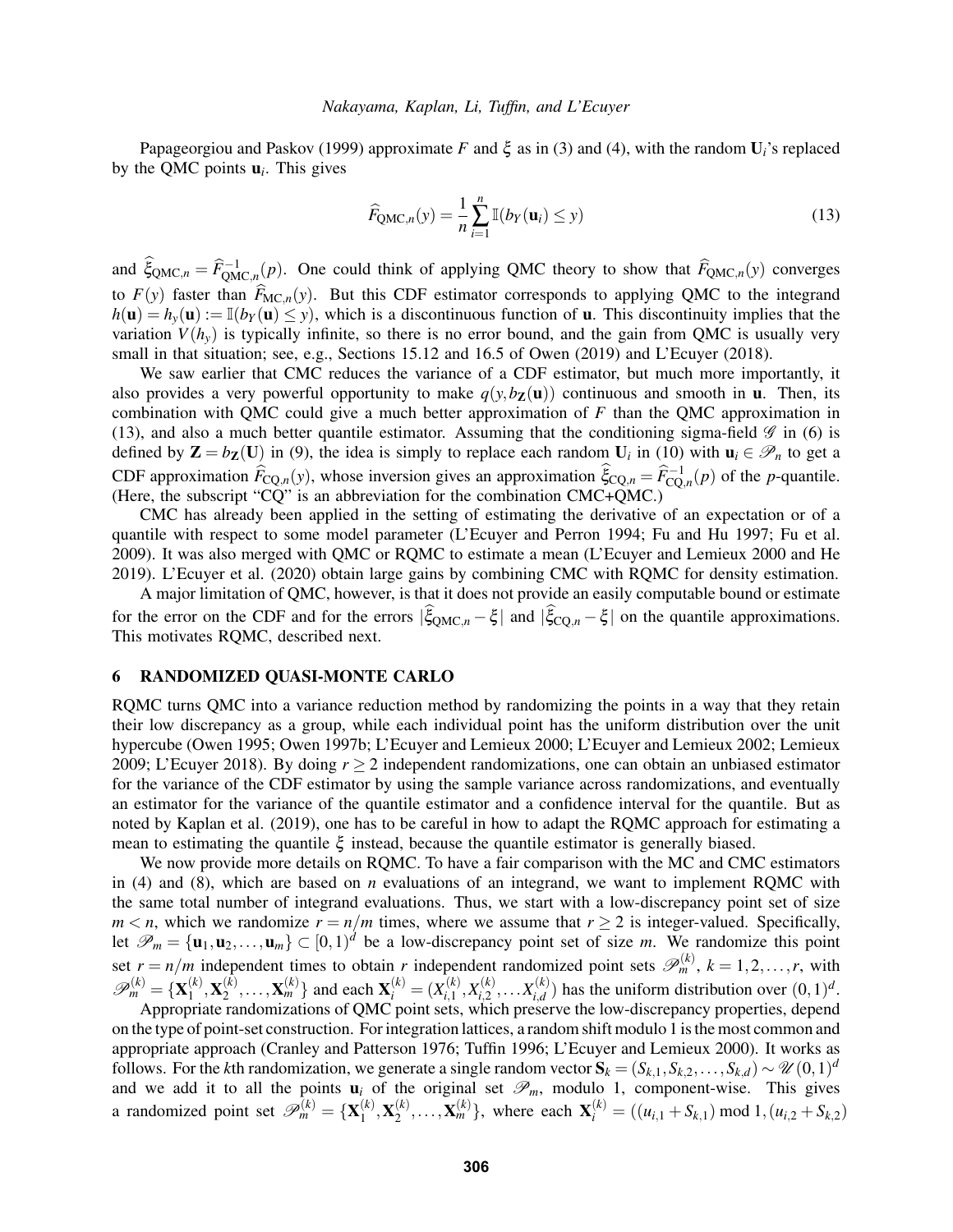mod  $1, \ldots, (u_{i,d} + S_{k,d})$  mod 1). Clearly, each  $\mathbf{X}_i^{(k)}$  $i^{(k)}$  has the uniform distribution over  $(0,1)^d$ , and the point set keeps its lattice structure; it becomes a shifted lattice. We get independent randomizations simply by taking *r* independent random shifts  $S_k$ ,  $k = 1, 2, ..., r$ . When estimating a mean, the resulting estimator is called a *randomly-shifted lattice rule*, and its variance properties have been studied extensively [\(Cranley](#page-10-25) [and Patterson 1976;](#page-10-25) [Tuffin 1996;](#page-11-14) [L'Ecuyer and Lemieux 2000;](#page-10-1) [L'Ecuyer and Munger 2016\)](#page-10-17).

For digital nets, the uniformity is usually measured in terms of equidistribution of the points for certain families of rectangular boxes, and a random shift does not preserve these properties. Other types of randomizations such as *random digital shifts* [\(Lemieux and L'Ecuyer 2001;](#page-10-26) [Dick and Pillichshammer](#page-10-16) [2010;](#page-10-16) [L'Ecuyer 2018\)](#page-10-18), and various scrambles [\(Owen 1995;](#page-11-12) [Owen 1997b;](#page-11-13) [Owen 2019\)](#page-11-11), do preserve them.

To construct an asymptotically valid CI based on RQMC, it is desirable for the RQMC estimator to obey a CLT with a Gaussian limit. When estimating a mean, [Loh \(2003\)](#page-10-27) proves such a CLT as the size *m* of the point set grows large for RQMC using a digital net with full nested scrambling [\(Owen 1995\)](#page-11-12). However, this scrambling is computationally more expensive than random shifts (digital or modulo 1).

For mean estimators based on randomly-shifted lattice rules, [L'Ecuyer et al. \(2010\)](#page-10-28) determine that the limiting distribution (as  $m \rightarrow \infty$ ) is generally not Gaussian, with histograms from numerical studies exhibiting asymmetry and multiple modes. Also, to specify the number *r* of randomizations, practitioners often choose *r* as not too large, e.g.,  $r = 10$  or 20 at most, to be able take a larger *m* to exploit the power of RQMC. But this can result in a poor variance estimator and a CI with poor coverage, especially when considering biased estimators (as for a quantile) or when studying tail behavior (e.g., a *p*-quantile with  $p \approx 0$  or  $p \approx 1$ ). Thus, as the computation budget increases, to obtain an RQMC CI that is asymptotically valid, it can be useful to have the number *r* of randomizations increase to infinity to ensure a CLT with a Gaussian limit and to allow for consistent estimation of the CLT's asymptotic variance.

We now describe one possible approach, which we call RQMC1, for quantile estimation based on the typical RQMC method for estimating a mean, as described at the beginning of this section. For each randomization  $k = 1, 2, \ldots, r$ , compute

<span id="page-6-0"></span>
$$
\widehat{F}_{\text{RQMC1},m,k}(y) = \frac{1}{m} \sum_{i=1}^{m} \mathbb{I}(b_Y(\mathbf{X}_i^{(k)}) \le y)
$$
\n(14)

as an unbiased CDF estimator from the randomized point set  $\mathscr{P}_m^{(k)}$ . Inverting  $\widehat{F}_{\text{RQMC1},m,k}$  yields  $\widehat{\xi}_{\text{RQMC1},m,k}$  $\widehat{F}_{\text{RQMC1},m,k}^{-1}(p)$ , and the  $\widehat{\xi}_{\text{RQMC1},m,k}$ ,  $k = 1,2,...,r$ , are i.i.d. Then the *RQMC1 quantile estimator* is

<span id="page-6-2"></span>
$$
\overline{\xi}_{\text{RQMC1},m,r} = \frac{1}{r} \sum_{k=1}^{r} \hat{\xi}_{\text{RQMC1},m,k}.
$$
\n(15)

Even if [\(14\)](#page-6-0) is unbiased for  $F(y)$ , the nonlinearity of the inverse operation leads to  $\hat{\xi}_{\text{ROMC1},m,k}$  having bias in general, so under the assumption that  $E[|\xi_{\text{RQMC1},m,k}|] < \infty$ , the law of large numbers implies that

<span id="page-6-1"></span>
$$
\overline{\xi}_{\text{RQMC1},m,r} \stackrel{\text{w.p.1}}{\rightarrow} E[\widehat{\xi}_{\text{RQMC1},m,k}] \neq \xi, \quad \text{as } r \to \infty \text{ with } m \text{ fixed};
$$
\n(16)

i.e.,  $\xi_{\text{RQMC1},m,r}$  *converges to the wrong value*. While the bias of  $\xi_{\text{RQMC1},m,r}$  decreases to zero as *m* grows, [\(16\)](#page-6-1) considers the asymptotic regime in which *r* increases with *m* fixed, causing the problems. If  $\tau_{\text{RQMC1},m}^{22}$  $Var[\hat{\xi}_{\text{RQMC1},m,k}] < \infty$ , then  $\overline{\xi}_{\text{RQMC1},m,r}$  obeys a CLT  $\sqrt{r(\overline{\xi}_{\text{RQMC1},m,r}-E[\hat{\xi}_{\text{RQMC1},m,k}])} \Rightarrow \mathcal{N}(0, \tau_{\text{RQMC1},m}^{2})$  as  $r \to \infty$  with *m* fixed, where  $\tau_{\text{RQMC1},m}^{22} = \text{Var}[\hat{\xi}_{\text{RQMC1},m,k}]$  depends on *m*. However, the CLT uses  $E[\hat{\xi}_{\text{RQMC1},m,k}]$ as the centering constant rather than the true quantile  $\xi$ , so a CI based on the CLT will have poor coverage, as the CI is anchored at  $\xi_{\text{RQMC1},m,r}$ , which on average does not equal the true value  $\xi$ .

To address this, [Kaplan et al. \(2019\)](#page-10-6) propose a second RQMC quantile estimator that *does converge* to  $\xi$  in the asymptotic setting of [\(16\)](#page-6-1). Rather than use each randomization to compute a quantile estimator,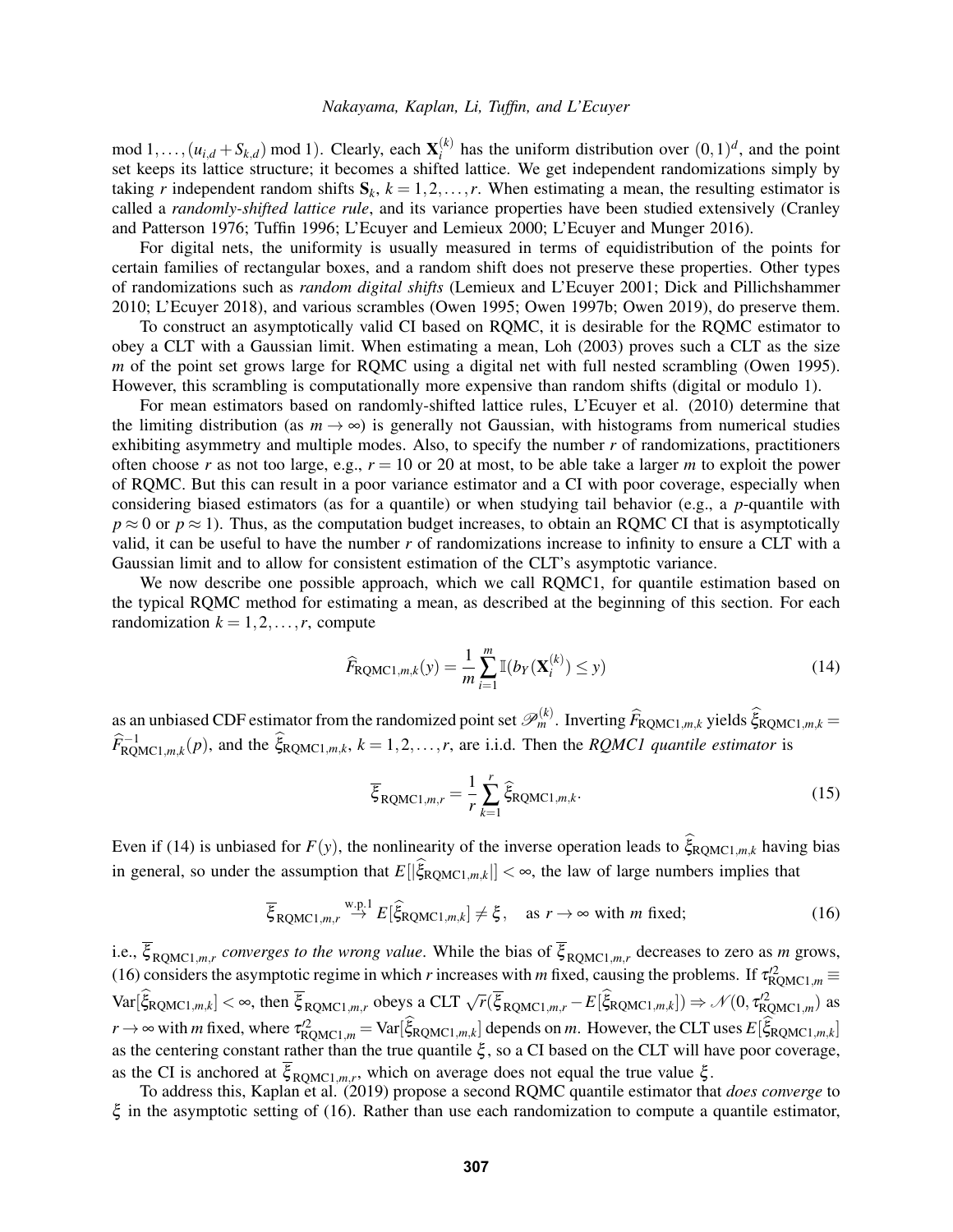as in [\(15\)](#page-6-2), we instead employ all *r* randomizations to compute a *single overall* CDF estimator, which is inverted to obtain a single overall quantile estimator. Specifically, first define the CDF estimator

$$
\widetilde{F}_{\text{RQMC2},m,r}(y) = \frac{1}{r} \sum_{k=1}^{r} \widehat{F}_{\text{RQMC1},m,k}(y) = \frac{1}{rm} \sum_{k=1}^{r} \sum_{i=1}^{m} \mathbb{I}(b_Y(\mathbf{X}_i^{(k)}) \leq y)
$$

based on all *rm* evaluations of *b<sup>Y</sup>* . Inverting this leads to the *RQMC2 quantile estimator*

<span id="page-7-1"></span>
$$
\widetilde{\xi}_{\text{RQMC2},m,r} = \widetilde{F}_{\text{RQMC2},m,r}^{-1}(p). \tag{17}
$$

As with the RQMC1 quantile estimator, the RQMC2 estimator  $\xi_{\text{RQMC2},m,r}$  is also biased. But unlike the bias of  $\xi_{\text{RQMC1},m,r}$ , which does not shrink as  $r \to \infty$  with *m* fixed, leading to the convergence to the wrong value in [\(16\)](#page-6-1), the bias of  $\tilde{\xi}_{\text{ROMC2},m,r}$  decreases to 0. Indeed, it does so fast enough to ensure that under our assumption that  $f(\xi) > 0$ , the RQMC2 quantile estimator obeys a CLT

<span id="page-7-0"></span>
$$
\sqrt{r}[\tilde{\xi}_{\text{RQMC2},m,r} - \xi] \Rightarrow \mathcal{N}(0, \tau_{\text{RQMC2},m}^2), \quad \text{as } r \to \infty \text{ with } m \text{ fixed}, \tag{18}
$$

as noted in [Kaplan et al. \(2019\),](#page-10-6) and the asymptotic variance is  $\tau_{\text{RQMC2},m}^2 = \text{Var}[\widehat{F}_{\text{RQMC1},m,k}(\xi)]/f^2(\xi)$ , which depends on *m*. Thus, the CLT [\(18\)](#page-7-0) has the desired centering constant  $\xi$ , in contrast to the CLT for the RQMC1 estimator  $\xi_{\text{RQMC1},m,r}$ .

## 7 COMBINING CMC WITH RQMC FOR QUANTILE ESTIMATION

We can combine CMC with RQMC for quantile estimation as follows. As in Section [5,](#page-4-1) we assume that the conditioning sigma-field  $\mathscr G$  in [\(6\)](#page-3-3) is defined by  $\mathbb Z = b_{\mathbb Z}(U)$  in [\(9\)](#page-3-1). Then just as we went from the QMC CDF estimator in [\(13\)](#page-5-0) to the CQ CDF estimator by substituting  $\mathbb{I}(b_Y(\mathbf{u}_i) \leq y)$  with  $q(y, b_Z(\mathbf{u}_i))$ , we similarly replace  $\mathbb{I}(b_Y(\mathbf{X}_i^{(k)}))$  $g_i^{(k)}$ )  $\leq$  *y*) in [\(14\)](#page-6-0) for the RQMC1 CDF estimator with  $q(y, b_{\mathbf{Z}}(\mathbf{X}_i^{(k)}))$  $\binom{k}{i}$ ) to obtain the combined CMC+RQMC1 (abbreviated CR1) estimator of the CDF from randomization *k* as

$$
\widehat{F}_{\text{CR1},m,k}(y) = \frac{1}{m} \sum_{i=1}^{m} q(y, b_{\mathbf{Z}}(\mathbf{X}_{i}^{(k)})).
$$

Inverting  $\widehat{F}_{CR1,m,k}$  yields  $\widehat{\xi}_{CR1,m,k} = \widehat{F}_{CR1,m,k}^{-1}(p)$ , where  $\widehat{\xi}_{CR1,m,k}$ ,  $k = 1, 2, ..., r$ , are i.i.d. Then our *CR1 quantile estimator* is

<span id="page-7-2"></span>
$$
\overline{\xi}_{\text{CR1},m,r} = \frac{1}{r} \sum_{k=1}^{r} \hat{\xi}_{\text{CR1},m,k}.
$$
\n(19)

But the CR1 quantile estimator also suffers from the problems in [\(16\)](#page-6-1) that the RQMC1 quantile estimator has caused by bias (but perhaps less so, as we will see in the numerical results of Section [8\)](#page-8-0).

For the combined CMC+RQMC2 (shortened to CR2) quantile estimator, we first compute the CR2 CDF estimator by

$$
\widetilde{F}_{\text{CR2},m,r}(y) = \frac{1}{r} \sum_{k=1}^{r} \widehat{F}_{\text{CR1},m,k}(y) = \frac{1}{rm} \sum_{k=1}^{r} \sum_{i=1}^{m} q(y, b_{\mathbf{Z}}(\mathbf{X}_{i}^{(k)}))
$$

based on all *rm* evaluations of function *q*. Inverting this leads to our *CR2 quantile estimator*

<span id="page-7-3"></span>
$$
\tilde{\xi}_{\text{CR2},m,r} = \tilde{F}_{\text{CR2},m,r}^{-1}(p). \tag{20}
$$

Using the framework in [Chu and Nakayama \(2012\),](#page-10-29) we can prove that under our assumption that  $f(\xi) > 0$ , the CR2 quantile estimator obeys a CLT

<span id="page-7-4"></span>
$$
\sqrt{r}[\widetilde{\xi}_{\text{CR2},m,r} - \xi] \Rightarrow \mathcal{N}(0, \tau_{\text{CR2},m}^2), \quad \text{as } r \to \infty \text{ with } m \text{ fixed}, \tag{21}
$$

with asymptotic variance  $\tau_{\text{CR2},m}^2 = \text{Var}[\widehat{F}_{\text{CR1},m,k}(\xi)]/f^2(\xi)$ , which depends on *m*.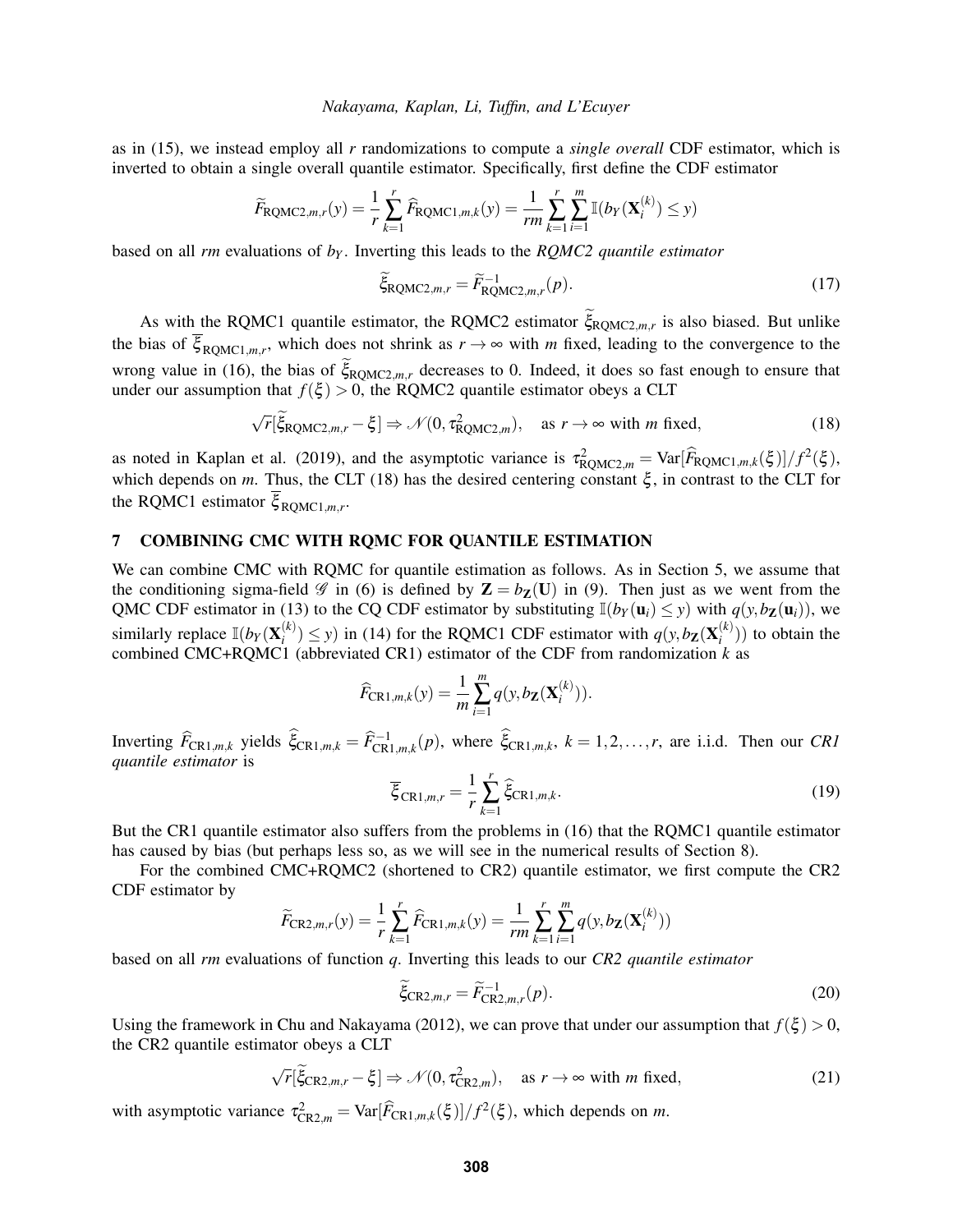

<span id="page-8-1"></span>Figure 1: The left panel shows the RMSE for fixed *m* = 4096 as *r* increases, and the right panel displays the RMSE for fixed  $r = 32$  as *m* increases. Both plots have log-log scale. The notation ":*d*" in the legend specifies the problem dimension without applying CMC. For CR*v*:*d* with  $d = 3$  and 22, the plots for  $v = 1$ and 2 lie on top of each other.

#### <span id="page-8-0"></span>8 NUMERICAL RESULTS

We now present numerical results from a stylized version of the model in Example [1,](#page-1-1) where the goal is to estimate the 0.05-quantile  $\xi$  of the system's safety margin  $Y = C - L$ . We first describe the model, which is also considered in [Nakayama \(2015\),](#page-11-15) [Alban et al. \(2017\),](#page-9-1) and [Kaplan et al. \(2019\).](#page-10-6) As in some actual NPP PSA studies (e.g., [Dube et al. 2014\)](#page-10-8), the CDF  $G_C$  of the capacity  $C$  is assumed triangular with support [1800,2600] and mode 2200, with *L* and *C* independent. The marginal CDF *G<sup>L</sup>* of the load *L* is a mixture of  $t = 4$  lognormals, as in [Nakayama \(2015\).](#page-11-15) Specifically, for each  $s = 1, 2, \ldots, t$ , let  $G_{L,\langle s \rangle}$  be the CDF of  $L_{\langle s \rangle} = \exp(\mu_{\langle s \rangle} + \sigma_{\langle s \rangle} Z_{\langle s \rangle})$ , where  $Z_{\langle s \rangle} \sim \mathcal{N}(0,1)$ , and  $\mu_{\langle s \rangle}$  and  $\sigma_{\langle s \rangle} > 0$  are given constants, so  $L_{\text{(s)}}$  has a lognormal distribution. Our experiments set  $\mu_{\text{(s)}} = 7.4 + 0.1$ *s* and  $\sigma_{\text{(s)}} = 0.01 + 0.01$ *s*. Then  $G_L$  is defined as  $G_L(y) = \sum_{s=1}^t \lambda_{\langle s \rangle} G_{L,\langle s \rangle}(y)$  for given positive constants  $\lambda_{\langle s \rangle}$ ,  $1 \le s \le t$ , summing to 1. We set  $\lambda_{(1)} = 0.99938 \times 0.9981 \times 0.919$ ,  $\lambda_{(2)} = 0.00062$ ,  $\lambda_{(3)} = 0.99938 \times 0.9981 \times 0.081$ , and  $\lambda_{(4)} = 0.99938 \times 0.0019$ , where the factors in each product match branching probabilities given in an event tree used in an NPP PSA study by [Dube et al. \(2014\).](#page-10-8)

For this model, we can define the response function  $b<sub>Y</sub>$  in [\(1\)](#page-1-2) to generate the safety margin  $Y =$  $b<sub>Y</sub>(U<sub>1</sub>, U<sub>2</sub>, U<sub>3</sub>)$  using just  $d = 3$  i.i.d. uniform inputs: one to choose the component in the load mixture *GL*, another to generate the appropriate lognormal, and the third to sample the capacity *C*. For CMC, we condition on *L*, as in [\(11\)](#page-3-5), so [\(10\)](#page-3-2) uses  $q(y, Z) = G_C(y + L) = G_C(y + b_L(U))$ , as in Example [1](#page-1-1) of Section [4.](#page-3-6) Thus, CMC requires only 2 uniforms, as the one for sampling C is integrated out by  $G_C$ . The analytical tractability of the model allows us to numerically compute the 0.05-quantile as  $\xi = 11.79948572$ .

Given that the effectiveness of RQMC typically degrades as the problem dimension *d* increases (Section 15.9 of [Owen 2019\)](#page-11-11), we also consider for comparison a stochastically equivalent artificial model with larger *d*, defined as follows. We generate the lognormal  $L_{\langle s \rangle}$  by exponentiating the sum of 20 independent normals, with parameters chosen so that the sum still has mean  $\mu_{\langle s \rangle}$  and variance  $\sigma_{\langle s \rangle}^2$ . Thus,  $b_Y$  in [\(1\)](#page-1-2) now has  $d = 22$ .

We consider quantile estimation using two versions ( $v = 1$  and 2) each of RQMC and CMC+RQMC. RQMC<sub>*v*</sub> denotes version *v* of RQMC, so the RQMC1 estimator is  $\xi_{\text{RQMC1},m,r}$  in [\(15\)](#page-6-2), and the RQMC2 estimator is  $\xi_{\text{RQMC2},m,r}$  in [\(17\)](#page-7-1). We have two versions of the CMC+RQMC quantile estimator: the CR1 estimator  $\xi_{\text{CR1},m,r}$  in [\(19\)](#page-7-2), and the CR2 estimator  $\xi_{\text{CR2},m,r}$  in [\(20\)](#page-7-3). In each case, our RQMC point set is a randomly-shifted lattice rule of size *m*, and we make *r* independent random shifts. For MC and CMC, we consider only a single version  $v = 2$ , in which we compute a single CDF estimator based on all  $n = rm$ outputs, and invert this to get the MC2 and CMC2 quantile estimators. We also include CMC+LHS [\(Dong](#page-10-14)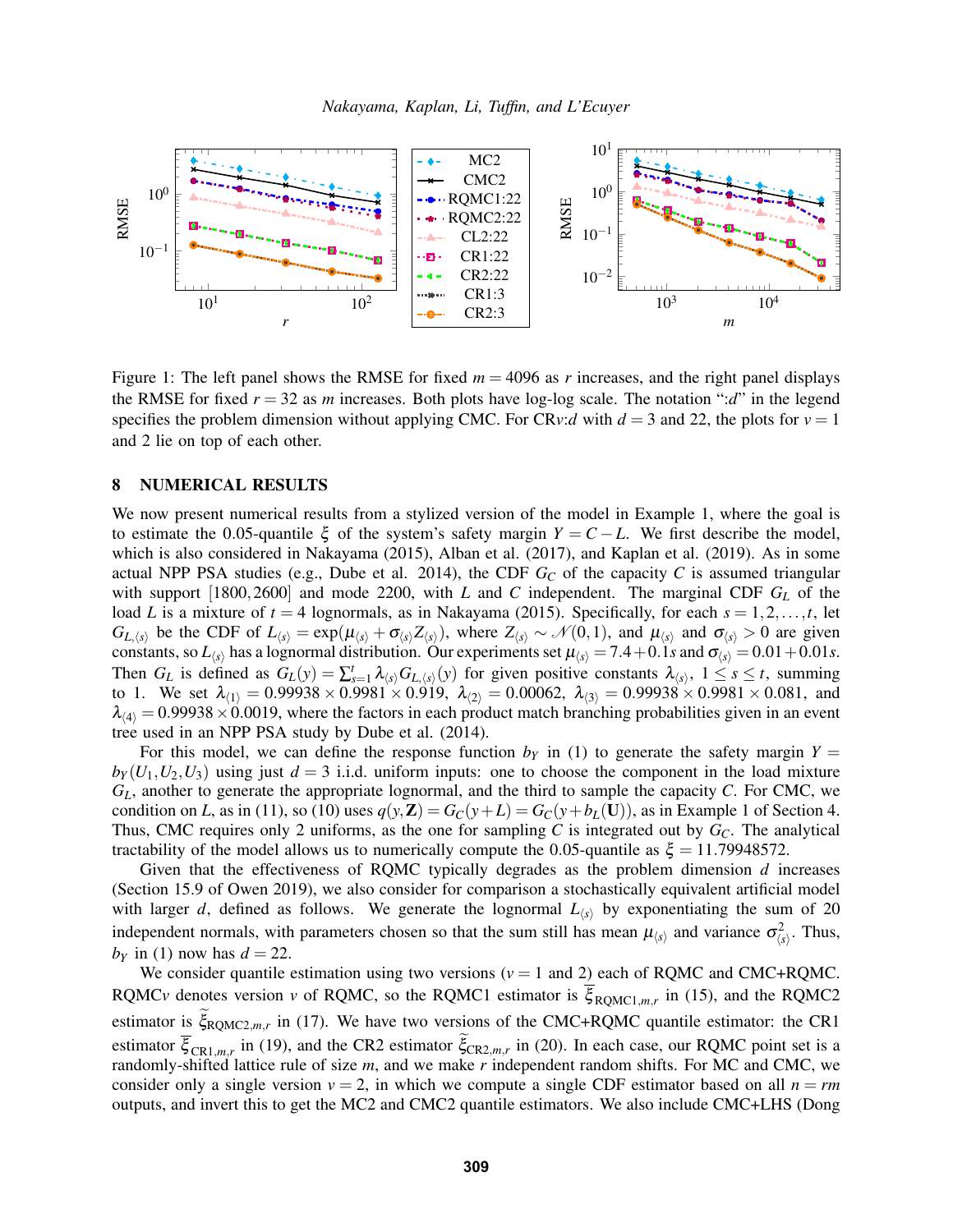[and Nakayama 2017\)](#page-10-14) corresponding to version  $v = 2$ , which we write as CL2. (We also ran experiments with CL1, but omit those results as they are indistinguishable from CL2 in plots with our *r* and *m* values.)

Figure [1](#page-8-1) presents two sets of log-log plots of the RMSE, estimated from  $10<sup>3</sup>$  independent replications, of the various quantile estimators. In the left plots, the number *r* of randomizations increases, with a point set of fixed size  $m = 4096$ . On the right side, *m* grows with fixed  $r = 32$ . The figures show the RQMC results for different problem dimensions, where  $d (= 3 \text{ or } = 22)$  in the notation ":*d*" represents the problem dimension without applying CMC. For MC and CMC, changing *d* does not affect the RMSE, so Figure [1](#page-8-1) presents results for only  $d = 22$ .

We now compare the mean-square error (MSE) of each  $v = 2$  method for  $r = 64$  and  $m = 4096$ . With MC2 as the baseline, CMC2 (resp., RQMC2:22, CL2:22, and CR2:22) reduces MSE by a factor of 2.0 (resp., 5.6, 17.3, and 168). Thus, while RQMC2 improves on MC2 and CMC2, the combination of CR2 performs substantially better, illustrating the benefits of a smoother integrand for RQMC. Moreover, RQMC2:3 (not shown in Figure [1\)](#page-8-1) and CR2:3 reduce MSE (compared to MC2) by factors of 21.5 and 928, respectively, thus demonstrating the impact of the problem dimension *d* on RQMC's effectiveness. The MSE of CR2:22 is about a tenth of that of CL2:22, showing CMC+RQMC's advantage over CMC+LHS.

As previously explained in [Kaplan et al. \(2019\),](#page-10-6) RQMC1 has issues as *r* increases with *m* fixed, as seen in [\(16\)](#page-6-1), which we next explain. To understand the left plots in Figure [1,](#page-8-1) recall that the MSE decomposes as the sum of bias squared and variance. The variance of the RQMC1 quantile estimator shrinks to 0 as  $r \rightarrow \infty$ with fixed *m*. But because quantile estimators are generally biased, the RQMC1 bias does not decrease because *m* is fixed. Thus, the RMSE of RQMC1 will converge to a *strictly positive value* as  $r \rightarrow \infty$  with *m* fixed. We can see this start to happen in the left plots in Figure [1,](#page-8-1) where the RMSE of the RQMC1 estimator is leveling off as *r* increases. (The other  $v = 1$  estimators also eventually suffer from the same problem, although it may not be clear for the range of *r* considered.) In contrast, the RQMC2 quantile estimator obeys a CLT (as  $r \rightarrow \infty$  with *m* fixed) with centering constant  $\xi$ , so its RMSE shrinks to 0. The left plots of Figure [1](#page-8-1) demonstrate the steady decrease in RMSE of the  $v = 2$  estimators.

The right panel of Figure [1](#page-8-1) shows that as *m* increases, the rate (i.e., slope) at which the RMSE decreases for RQMC (especially for CR*v*:3) can be better than for MC*v*. This demonstrates that RQMC can not only reduce variance but also improve convergence rates. However, CMC+LHS, although having lower RMSE than MC and CMC, still converges at the standard MC rate [\(L'Ecuyer 2018\)](#page-10-18).

#### <span id="page-9-0"></span>9 CONCLUSION

We have shown how combining CMC with RQMC can have a synergistic effect in improving the accuracy of quantile estimators in a setting where observations are obtained from simulation. The synergy comes from CMC replacing the empirical CDF (a step function) by a smooth, RQMC-friendly, CDF estimator. This can make the subsequent RQMC improvement more substantial than when RQMC is applied alone. As  $f(\xi)$  appears in the denominator of the asymptotic variance in [\(21\)](#page-7-4), constructing a confidence interval for ξ may also benefit from applying CMC+RQMC for density estimation. In follow-up work, we intend to provide sufficient conditions under which we can prove that the MSE of the quantile estimator converges at a faster rate than the canonical  $O(1/n)$ . We also want to experiment with a larger variety of examples.

## ACKNOWLEDGMENTS

This work has been supported in part by the National Science Foundation under Grant No. CMMI-1537322 to the first author. The work of P. L'Ecuyer was supported by a Discovery Grant RGPIN-2018-05795 from NSERC-Canada and a Grant from the IVADO Fundamental Research Program.

#### REFERENCES

<span id="page-9-1"></span>Alban, A., H. Darji, A. Imamura, and M. K. Nakayama. 2017. "Efficient Monte Carlo Methods for Estimating Failure Probabilities". *Reliability Engineering and System Safety* 165:376–394.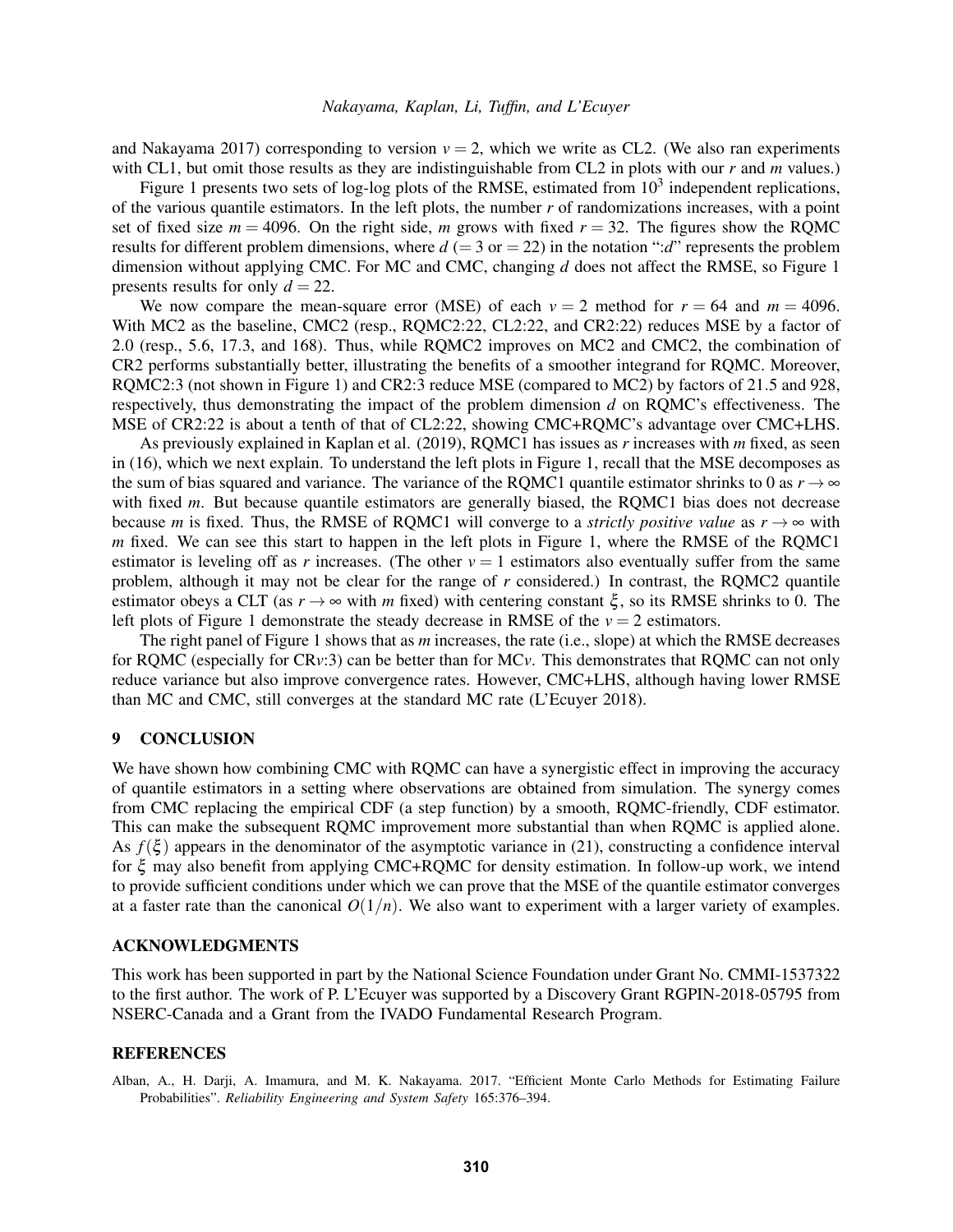- <span id="page-10-0"></span>Asmussen, S. 2018. "Conditional Monte Carlo for Sums, with Applications to Insurance and Finance". *Annals of Actuarial Science* 12(2):455–478.
- <span id="page-10-13"></span>Asmussen, S., and P. Glynn. 2007. *Stochastic Simulation: Algorithms and Analysis*. New York: Springer.
- <span id="page-10-12"></span>Avramidis, A. N., and J. R. Wilson. 1998. "Correlation-Induction Techniques for Estimating Quantiles in Simulation". *Operations Research* 46:574–591.
- <span id="page-10-10"></span>Billingsley, P. 1995. *Probability and Measure*. 3rd ed. New York: John Wiley and Sons.
- <span id="page-10-11"></span>Bloch, D. A., and J. L. Gastwirth. 1968. "On a Simple Estimate of the Reciprocal of the Density Function". *Annals of Mathematical Statistics* 39:1083–1085.
- <span id="page-10-29"></span>Chu, F., and M. K. Nakayama. 2012. "Confidence Intervals for Quantiles When Applying Variance-Reduction Techniques". *ACM Transactions on Modeling and Computer Simulation* 22(2):10:1–10:25.
- <span id="page-10-25"></span>Cranley, R., and T. N. L. Patterson. 1976. "Randomization of Number Theoretic Methods for Multiple Integration". *SIAM Journal on Numerical Analysis* 13(6):904–914.
- <span id="page-10-16"></span>Dick, J., and F. Pillichshammer. 2010. *Digital Nets and Sequences: Discrepancy Theory and Quasi-Monte Carlo Integration*. Cambridge, U.K.: Cambridge University Press.
- <span id="page-10-14"></span>Dong, H., and M. K. Nakayama. 2017. "Quantile Estimation Using Conditional Monte Carlo and Latin Hypercube Sampling". In *Proceedings of the 2017 Winter Simulation Conference*, edited by W. K. V. Chan, A. D'Ambrogio, G. Zacharewicz, N. Mustafee, G. Wainer, and E. Page, 1986–1997. Piscataway, New Jersey: Institute of Electrical and Electronics Engineers.
- <span id="page-10-8"></span>Dube, D. A., R. R. Sherry, J. R. Gabor, and S. M. Hess. 2014. "Application of Risk Informed Safety Margin Characterization to Extended Power Uprate Analysis". *Reliability Engineering and System Safety* 129:19–28.
- <span id="page-10-21"></span>Fu, M. C., L. J. Hong, and J.-Q. Hu. 2009. "Conditional Monte Carlo Estimation of Quantile Sensitivities". *Management Science* 55:2019–2027.
- <span id="page-10-20"></span>Fu, M. C., and J. Q. Hu. 1997. *Conditional Monte Carlo: Gradient Estimation and Optimization Applications*. New York: Kluwer Academic.
- <span id="page-10-22"></span>He, Z. 2019. "On the Error Rate of Conditional Quasi-Monte Carlo for Discontinuous Functions". *SIAM Journal on Numerical Analysis* 57(2):854–874.
- <span id="page-10-5"></span>He, Z., and X. Wang. 2017. "Convergence of Randomized Quasi-Monte Carlo Sampling for Quantile and Expected Shortfall". arXiv:1706.00540.
- <span id="page-10-9"></span>Hess, S., J. Gaertner, J. Gabor, L. Shanley, L. Enos-Sylla, S. Prasad, and S. Hollingsworth. 2009. "Framework for Risk-Informed Safety Margin Characterization". Technical Report 1019206, Electric Power Research Institute, Palo Alto, California.
- <span id="page-10-3"></span>Jin, X., and A. X. Zhang. 2006. "Reclaiming Quasi-Monte Carlo Efficiency in Portfolio Value-at-Risk Simulation through Fourier Transform". *Management Science* 52(6):925–938.
- <span id="page-10-6"></span>Kaplan, Z. T., Y. Li, M. K. Nakayama, and B. Tuffin. 2019. "Randomized Quasi-Monte Carlo for Quantile Estimation". In *Proceedings of the 2019 Winter Simulation Conference*, edited by N. Mustafee, K.-H. Bae, S. Lazarova-Molnar, M. Rabe, C. Szabo, P. Haas, and Y.-J. Son, 428–439. Piscataway, New Jersey: Institute of Electrical and Electronics Engineers.
- <span id="page-10-4"></span>Lai, Y., and K. Tan. 2006. "Simulation of Nonlinear Portfolio Value-at-Risk by Monte Carlo and Quasi-Monte Carlo Methods". In *Financial Engineering and Applications*, edited by M. Holder, 65–66. Calgary: ACTA Academic Press.
- <span id="page-10-2"></span>L'Ecuyer, P. 2009. "Quasi-Monte Carlo Methods with Applications in Finance". *Finance and Stochastics* 13(3):307–349.
- <span id="page-10-18"></span>L'Ecuyer, P. 2018. "Randomized Quasi-Monte Carlo: An Introduction for Practitioners". In *Monte Carlo and Quasi-Monte Carlo Methods: MCQMC 2016*, edited by P. W. Glynn and A. B. Owen, 29–52. Berlin: Springer-Verlag.
- <span id="page-10-1"></span>L'Ecuyer, P., and C. Lemieux. 2000. "Variance Reduction via Lattice Rules". *Management Science* 46(9):1214–1235.
- <span id="page-10-23"></span>L'Ecuyer, P., and C. Lemieux. 2002. "Recent Advances in Randomized Quasi-Monte Carlo Methods". In *Modeling Uncertainty: An Examination of Stochastic Theory, Methods, and Applications*, edited by M. Dror, P. L'Ecuyer, and F. Szidarovszki, 419–474. Norwell: Kluwer Academic Publishers.
- <span id="page-10-17"></span>L'Ecuyer, P., and D. Munger. 2016. "Algorithm 958: Lattice Builder: A General Software Tool for Constructing Rank-1 Lattice Rules". *ACM Transactions on Mathematical Software* 42(2):Article 15.
- <span id="page-10-28"></span>L'Ecuyer, P., D. Munger, and B. Tuffin. 2010. "On the Distribution of Integration Error by Randomly-Shifted Lattice Rules". *Electronic Journal of Statistics* 4:950–993.
- <span id="page-10-19"></span>L'Ecuyer, P., and G. Perron. 1994. "On the Convergence Rates of IPA and FDC Derivative Estimators for Finite-Horizon Stochastic Simulations". *Operations Research* 42(4):643–656.
- <span id="page-10-7"></span>L'Ecuyer, P., F. Puchhammer, and A. Ben Abdellah. 2020. "Monte Carlo and Quasi-Monte Carlo Density Estimation via Conditioning". Preprint, [http://arxiv.org/abs/1906.04607.](http://arxiv.org/abs/1906.04607)
- <span id="page-10-24"></span>Lemieux, C. 2009. *Monte Carlo and Quasi-Monte Carlo Sampling*. Series in Statistics. New York: Springer.
- <span id="page-10-26"></span>Lemieux, C., and P. L'Ecuyer. 2001. "Selection Criteria for Lattice Rules and Other Low-Discrepancy Point Sets". *Mathematics and Computers in Simulation* 55(1–3):139–148.
- <span id="page-10-27"></span>Loh, W.-L. 2003. "On the Asymptotic Distribution of Scrambled Net Quadrature". *Annals of Statistics* 31(4):1282–1324.
- <span id="page-10-15"></span>McKay, M. D., R. J. Beckman, and W. J. Conover. 1979. "A Comparison of Three Methods for Selecting Input Variables in the Analysis of Output from a Computer Code". *Technometrics* 21:239–245.